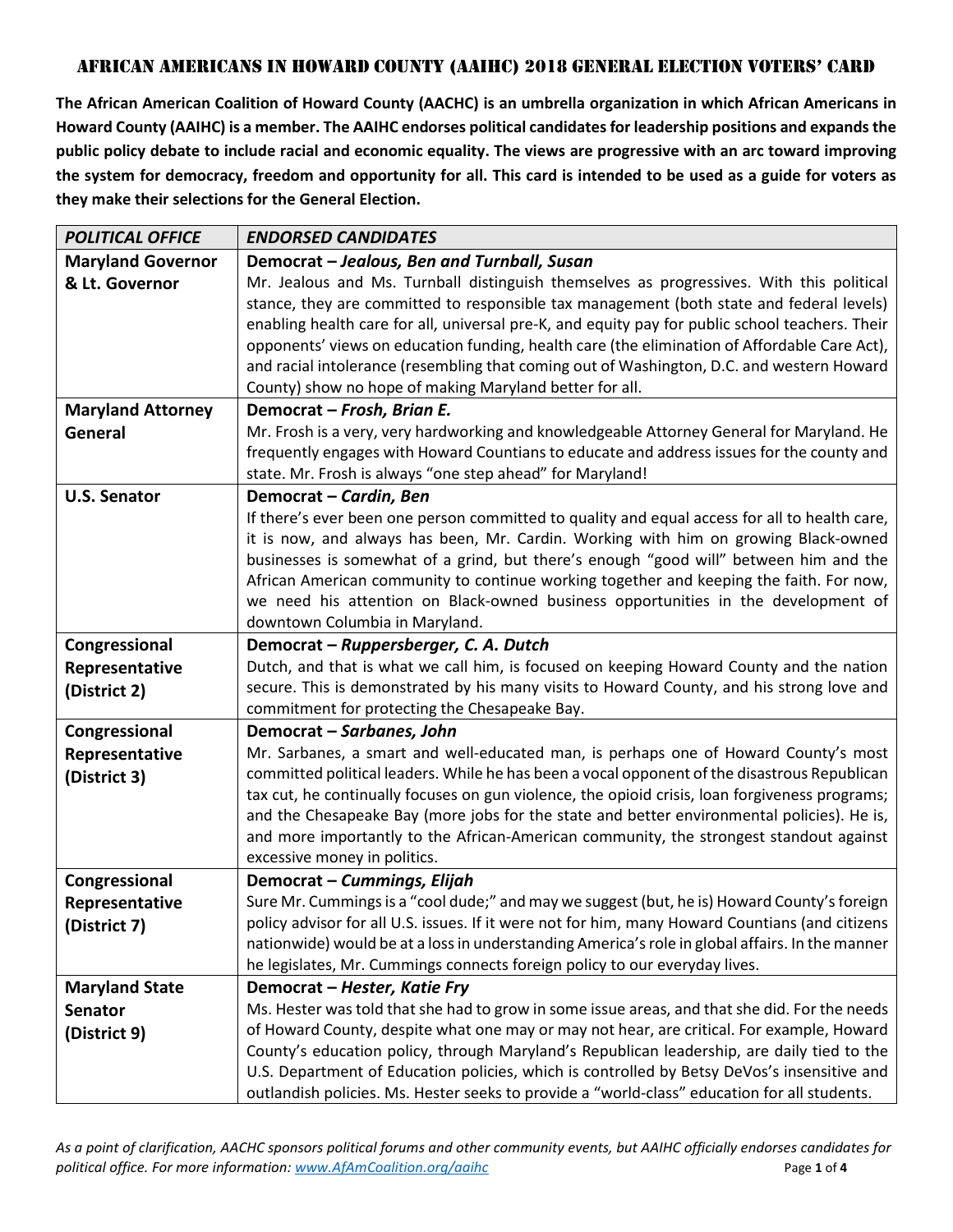| <b>POLITICAL OFFICE</b>                    | <b>ENDORSED CANDIDATES</b>                                                                                                                                                               |
|--------------------------------------------|------------------------------------------------------------------------------------------------------------------------------------------------------------------------------------------|
| <b>Maryland State</b>                      | Democrat - Lam, Clarence K.                                                                                                                                                              |
| <b>Senator</b>                             | Mr. Lam has served as a Maryland delegate since 2015 and sponsored numerous bills in                                                                                                     |
| (District 12)                              | health care and labor & employment. He's always reachable and willing to listen to his                                                                                                   |
|                                            | constituents. As a member of the Howard County delegation, his continued leadership in                                                                                                   |
|                                            | developing health care legislation will play a major role in developing our infrastructure.                                                                                              |
| <b>Maryland State</b>                      | Democrat - Guzzone, Guy                                                                                                                                                                  |
| <b>Senator</b>                             | Mr. Guzzone is one of the most effective leaders in the Maryland General Assembly. He serves                                                                                             |
| (District 13)                              | on many major committees in the State Senate and strongly supports Medicaid expansion as                                                                                                 |
|                                            | a core initiative of the Affordable Care Act. And as you may recall, Mr. Guzzone - when no                                                                                               |
|                                            | one else in Howard County- encouraged support for Barack Obama in his candidacy for<br>president. He saw early in President Obama what many of us later discovered.                      |
| <b>Maryland House of</b>                   | Ziegler, Natalie<br>Democrats - Bolen, Steven M.                                                                                                                                         |
|                                            | Both candidates, were reviewed closely by AAIHC and will certainly accomplish respectable                                                                                                |
| <b>Delegates</b>                           | and effective work in addressing issues for the broader community of Howard County.                                                                                                      |
| (District 09A)<br><b>Maryland House of</b> | Democrat - Watson, Courtney                                                                                                                                                              |
| <b>Delegates</b>                           | Ms. Watson is not just a leader, but a true friend of the African American community-                                                                                                    |
|                                            | especially when it comes to education. She has served on the Howard County School Board                                                                                                  |
| (District 09B)                             | and Council as a fighter for economic equality, a better healthcare infrastructure and other                                                                                             |
|                                            | key issues. Moreover, her father opened the door for many African Americans who started                                                                                                  |
|                                            | coming here in 1970, and she continues to do the same now. Courtney is just a great                                                                                                      |
|                                            | legislator. Check her website.                                                                                                                                                           |
| <b>Maryland House of</b>                   | Democrats - Ebersole, Eric<br>Feldmark, Jessica<br>Hill, Terri                                                                                                                           |
| <b>Delegates</b>                           | These three individuals make a strong legislative team for Howard County because they work                                                                                               |
| (District 12)                              | well together and have extensive experience in key issues areas-education, health care and                                                                                               |
|                                            | management. Mr. Ebersole is a former Wilde Lake High School (WLHS) teacher, and Ms. Hill                                                                                                 |
|                                            | is a physician and former student of WLHS. And while Ms. Feldmark is new to the team, she                                                                                                |
|                                            | has great experience as current Head Administrator for the Howard County Council.                                                                                                        |
| <b>Maryland House of</b>                   | Democrats - Atterbeary, Vanessa<br><b>Pendergrass, Shane</b><br>Terrasa, Jen                                                                                                             |
| <b>Delegates</b>                           | The eastside of Columbia needs this dynamic trio, and they have them! Similar to the District<br>12 team, they don't shy away from challenges and they are the shining stars that Howard |
| (District 13)                              | County needs. Ms Atterbeary and Ms. Pendergrass have introduced numerous bills to                                                                                                        |
|                                            | advance education and health care policies for all Marylanders.                                                                                                                          |
| <b>Howard County</b>                       | Democrat - Ball, Calvin                                                                                                                                                                  |
| <b>Executive</b>                           | If you desire progressive leadership and management of Howard County, then Mr. Ball is your                                                                                              |
|                                            | choice. His opponent, Mr. Kittleman, is clearly status-quo. The communities of color and                                                                                                 |
|                                            | economically disadvantaged communities have been suffering from the "status-quo". Many                                                                                                   |
|                                            | Howard Countians moved here not to take part in some experiment of "taking America back,"                                                                                                |
|                                            | but instead to keep America moving ahead. As a Howard County Council member, Mr. Ball                                                                                                    |
|                                            | has been a strong advocate for our school system and a strong proponent of equal access to                                                                                               |
|                                            | health care. While we still need to work with Mr. Ball in addressing low to moderate housing                                                                                             |
|                                            | for Howard County, we know he will remain focused on progressing forward for everyone.                                                                                                   |
| <b>Howard County</b>                       | Democrat - Walsh, Elizabeth "Liz"                                                                                                                                                        |
| <b>Council</b>                             | When we think about transparency, we think of Ms. Walsh. She represents the Ellicott City<br>area, and with the \$50M plan to rebuild this area, we need someone who will remain         |
| (District 1)                               | knowledgeable of the issue and will listen to their constituents. Including the other high-ticket                                                                                        |
|                                            | items (school system, new court house, TIF loans), the County Council members will have a                                                                                                |
|                                            | lot to manage in the upcoming years. Ms. Walsh seems to be a good leader in this position.                                                                                               |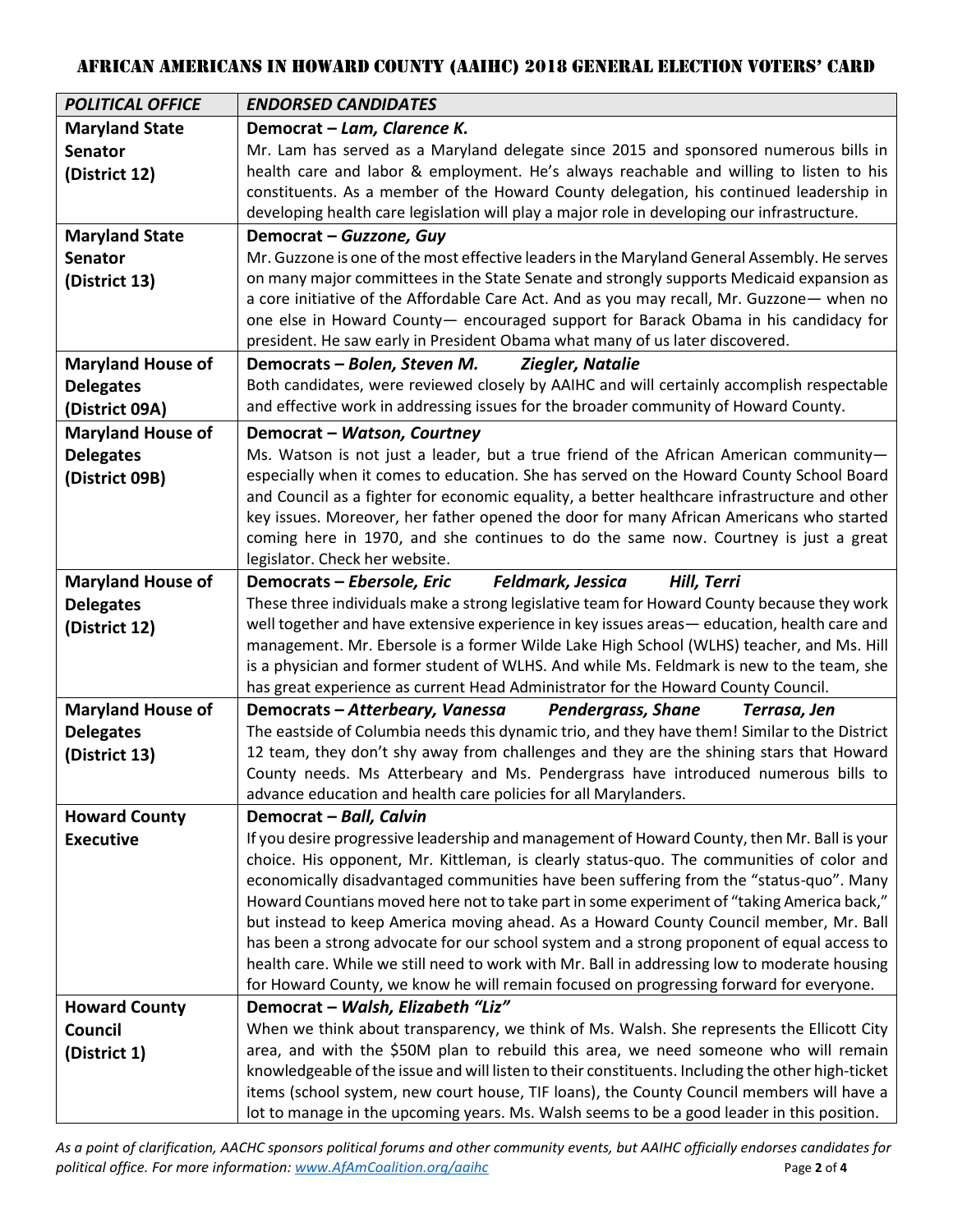| <b>POLITICAL OFFICE</b>    | <b>ENDORSED CANDIDATES</b>                                                                                                                                                                  |
|----------------------------|---------------------------------------------------------------------------------------------------------------------------------------------------------------------------------------------|
| <b>Howard County</b>       | Democrat - Jones, Opel                                                                                                                                                                      |
| Council                    | Many people have seen Mr. Jones in action, and he is simply an extraordinary administrator.                                                                                                 |
| (District 2)               | Howard Countians can expect Mr. Jones continually lauded for good administrative                                                                                                            |
|                            | leadership.                                                                                                                                                                                 |
| <b>Howard County</b>       | Democrat - Rigby, Christiana                                                                                                                                                                |
| Council                    | A former Village Board Member, Ms. Christina is extremely solid on issues, especially land-                                                                                                 |
| (District 3)               | use planning and low-income housing. She knows how to plan while simultaneously                                                                                                             |
|                            | economically growing the county. With a little help from Howard Countians, Ms. Rigby should<br>be successful in moving Howard County closer to being #1 in the country.                     |
| <b>Howard County</b>       | Democrat - Jung, Deb                                                                                                                                                                        |
| Council                    | Ms. Jung is one of a kind. She is detailed and focused in achieving success in everything she                                                                                               |
| (District 4)               | does. Ms. Jung, with her extensive experience, is always prepared and willing to handle the                                                                                                 |
|                            | rigors of the job.                                                                                                                                                                          |
| <b>Howard County</b>       | Democrat - Williams, China                                                                                                                                                                  |
| <b>Council</b>             | Ms. Williams is a candidate that the AAIHC spent extra time learning more about. Previously,                                                                                                |
| (District 5)               | AAIHC was able to partner with the current Republican of this district, so we look forward to                                                                                               |
|                            | working closely with next elected leader.                                                                                                                                                   |
| <b>Howard County</b>       | Democrat - Gibson, Rich                                                                                                                                                                     |
| <b>State's Attorney</b>    | It's not only that Mr. Gibson is already a prosecutor in Baltimore City, but we support his                                                                                                 |
|                            | approach to relieving jail overcrowding of low crime criminals. In comparison, his opponent                                                                                                 |
|                            | is what most would call a "lock 'em up" type without truly realizing the long-term effect of                                                                                                |
|                            | this approach. We shouldn't assume that he is going to let criminals roam free, but Mr. Gibson<br>will ensure the appropriate amount of jail time is served. A well-qualified leader, he is |
|                            | supportive of job training and educational development programs-something that he's                                                                                                         |
|                            | already doing. And he does all of this with a smile on his face.                                                                                                                            |
| <b>Howard County Clerk</b> | Democrat - Robey, Wayne A.                                                                                                                                                                  |
| of the Circuit Court       | Historically, Mr. Robey has performed well in managing this important county court office.                                                                                                  |
|                            | He is working to ensure diversity in his office, so it will represent all Howard Countians. As                                                                                              |
|                            | Howard County demographics continue to evolve, Mr. Robey is just the person to carry the                                                                                                    |
|                            | message of "equal representation" into the new \$140M courthouse.                                                                                                                           |
| <b>Howard County</b>       | Democrat - Macfarlane, Byron                                                                                                                                                                |
| <b>Register of Wills</b>   | Mr. Macfarlane, a native of Howard County, is a steadfast leader. We endorsed him in the                                                                                                    |
|                            | Primary Election, and we are happily doing it again! With Mr. Macfarlane among our leaders,                                                                                                 |
| <b>Howard County</b>       | Howard Countians should be excited about the next chapter in our journey.<br><b>Fitch, Elizabeth Anne</b><br>Democrats - Dodd, Anne L.<br><b>Turner, Leslie Smith</b>                       |
| <b>Judge of Orphans</b>    | Though Ms. Fitch is relatively new, with the experienced Ms. Dodd & Ms. Turner as part of                                                                                                   |
| Court                      | the justice system, Howard County continually has strong leadership in this area. In terms of                                                                                               |
|                            | education, this group is probably the strongest in the region and mirrors the type of                                                                                                       |
|                            | leadership that's most admired by Howard Countians.                                                                                                                                         |
| <b>Howard County</b>       | Democrat - Harris, Marcus                                                                                                                                                                   |
| <b>Sheriff</b>             | Mr. Harris is the strong choice for the people, and there is no doubt about it. Which is why it                                                                                             |
|                            | has taken AAIHC so long to share these endorsements because both candidates have a lot to                                                                                                   |
|                            | offer. Mr. McMahon is well-liked, and he played in an instrumental role in the addressing the                                                                                               |
|                            | recent racial attacks in the schools. And Mr. Harris is one of the most professional police                                                                                                 |
|                            | officers from Baltimore and well-liked by many. Given AAIHC and AACHC's desire for                                                                                                          |
|                            | progressive leadership, Mr. Harris is endorsed for this position.                                                                                                                           |